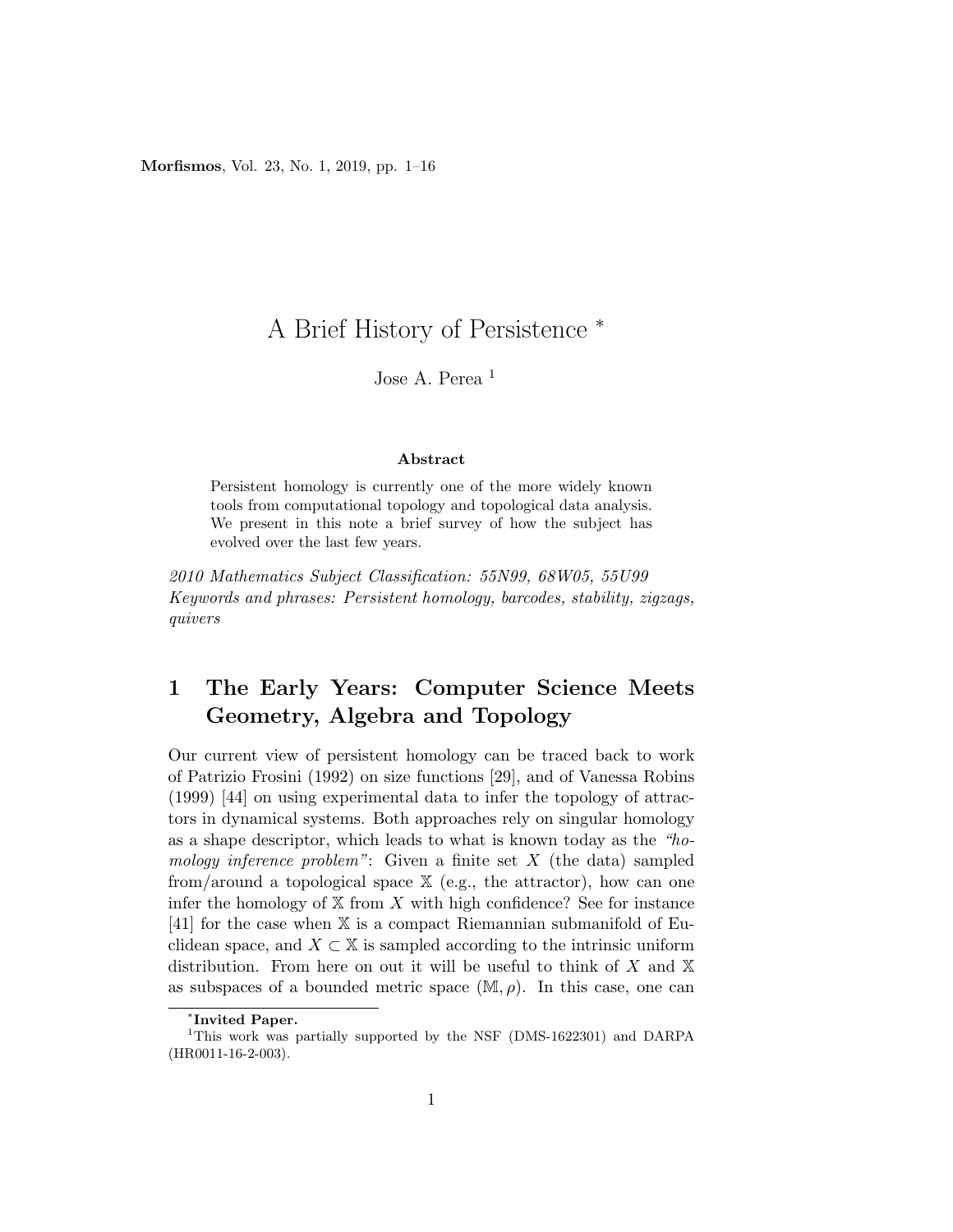formalize the statement "X approximates  $\mathbb{X}$ " by saying that if  $Z \subset \mathbb{M}$ ,  $\epsilon \geq 0$ , and  $Z^{(\epsilon)} := \{x \in \mathbb{M} : \rho(x, Z) \leq \epsilon\}$ , then the Hausdorff distance

$$
d_H(X, \mathbb{X}) := \inf \left\{ \epsilon > 0 : X \subset \mathbb{X}^{(\epsilon)} \text{ and } \mathbb{X} \subset X^{(\epsilon)} \right\}
$$

is small. The goal is then to approximate the topology of  $X$  by that of  $X^{(\epsilon)}$ . Below in Figure 1 we illustrate the evolution of  $X^{(\epsilon)}$  as  $\epsilon$  increases.



Figure 1: Some examples of  $X^{(\epsilon)}$  for  $X \subset \mathbb{R}^2$  sampled around the unit circle, and  $\epsilon$  values  $0 < \epsilon_1 < \epsilon_2 < \epsilon_3$ .

In order to capture the multiscale nature of  $\mathcal{X} = \{X^{(\epsilon)}\}_\epsilon$ , and deal with the instability of topological features in  $X^{(\epsilon)}$  as  $\epsilon$  changes, Frosini and Robins introduced (independently) the idea of homological persistence: for  $\epsilon, \delta \geq 0$  let

$$
\iota^{\epsilon,\delta}:X^{(\epsilon)}\hookrightarrow X^{(\epsilon+\delta)}
$$

be the inclusion, and consider the induced linear map in homology with coefficients in a field F

$$
\iota^{\epsilon,\delta}_* : H_n\left(X^{(\epsilon)}; \mathbb{F}\right) \longrightarrow H_n\left(X^{(\epsilon+\delta)}; \mathbb{F}\right)
$$

The image of  $\iota_{*}^{\epsilon,\delta}$  is the  $\delta$ -persistent *n*-th homology group of the filtered space  $\mathcal X$  at  $\epsilon$ , denoted  $H_n^{\epsilon,\delta}(\mathcal X;\mathbb F)$ ; and

$$
\mathsf{rank}\left(\iota_*^{\epsilon,\delta}\right)
$$

is the persistent Betti number  $\beta_n^{\epsilon,\delta}(\mathcal{X}; \mathbb{F})$ .

The design of algorithms to efficiently compute/approximate these integers is of course predicated on first replacing the spaces  $X^{(\epsilon)}$  by finite, combinatorial models of their topology. Fortunately there is a vast literature on how to do this. Take for instance the Vietoris-Rips complex, first introduced by Leopold Vietoris in the nineteen-twenties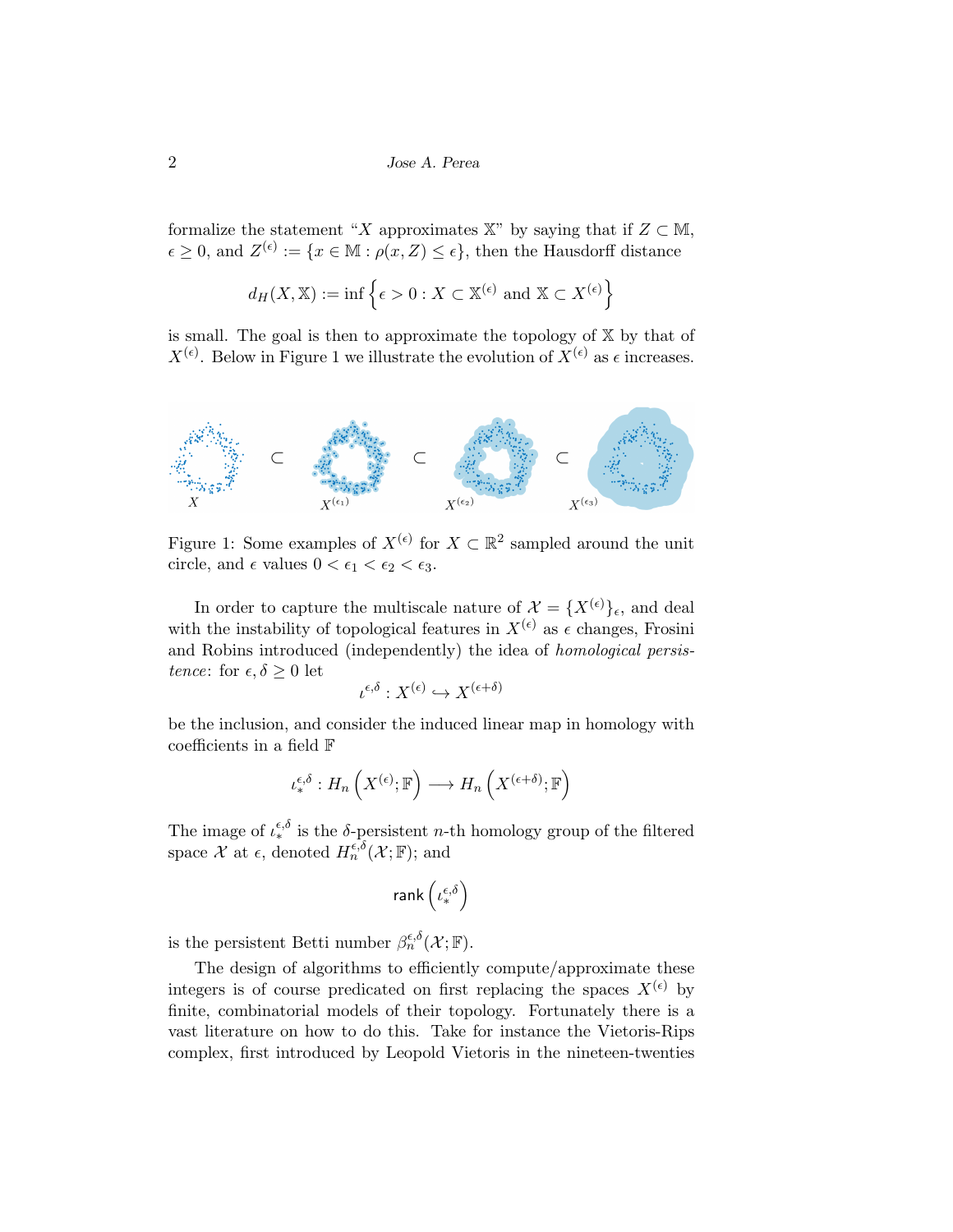in an attempt to define a homology theory for general metric spaces [47]. It is defined, for  $Z \subset M$  and  $\epsilon \geq 0$ , as the abstract simplicial complex

$$
R_{\epsilon}(Z) := \{ \{ z_0, \ldots, z_k \} \subset Z : \rho(z_i, z_j) \le \epsilon \text{ for all } 0 \le i, j \le k \}
$$

Below in Figure 2 we show an example of how  $R_{\epsilon}(Z)$  evolves as  $\epsilon$  increases, for  $Z \subset \mathbb{R}^2$  sampled around the unit circle, and for  $\epsilon$  values  $0 < \epsilon_1 < \epsilon_2 < \epsilon_3$ .



Figure 2: Some examples of the Rips complex, for points sampled around the unit circle in  $\mathbb{R}^2$ .

Notice that  $R_{\epsilon}(Z) \subset R_{\epsilon+\delta}(Z)$  whenever  $\delta \geq 0$ ; in other words,  $\mathcal{R}(Z) = \{R_{\epsilon}(Z)\}\epsilon$  is a filtered simplicial complex. Janko Latschev shows in [35] that when X is a closed Riemannian manifold, there is an  $\epsilon_0 > 0$ , so that if  $0 < \epsilon \leq \epsilon_0$ , then there exists  $\delta > 0$  for which  $d_H(X, X) < \delta$ implies that the geometric realization of  $R_{\epsilon}(X)$  is homotopy equivalent to X. Discarding the manifold hypothesis — which is not expected to hold in general applications — highlights the value of persistence as a homology inference tool. Indeed, in [17] Chazal, Oudot and Yan show that if  $X \subset \mathbb{R}^d$  is compact with positive weak feature size<sup>2</sup> [16], and  $X \subset \mathbb{R}^d$  is finite with  $d_H(X, X)$  small, then there exists a range for  $\epsilon > 0$  where  $H_n^{\epsilon,3\epsilon}(\mathcal{R}(X);\mathbb{F})$  is isomorphic to  $H_n(\mathbb{X}^{(\epsilon)};\mathbb{F})$ . It is worth noting that while these theorems deal with small  $\epsilon$ , far less is known about the large-scale regime. Indeed, aside from trivial examples, the circle is (essentially) the only space Z for which the homotopy type of  $R_{\epsilon}(Z)$  is known explicitly for all  $\epsilon > 0$  [1, 2].

The efficient computation of the persistent Betti numbers of a finite filtered simplicial complex

$$
\mathcal{K} = \{K_0 \subset K_1 \subset \cdots \subset K_J = K\},\
$$

was addressed by Edelsbrunner, Letscher and Zomorodian in (2000) [27], for subcomplexes of a triangulated 3-sphere and homology with coefficients in  $\mathbb{F}_2 = \{-1, 1\}$ . This restriction was a tradeoff between

<sup>&</sup>lt;sup>2</sup>this is a notion of how complex the embedding of  $X$  into Euclidean space is.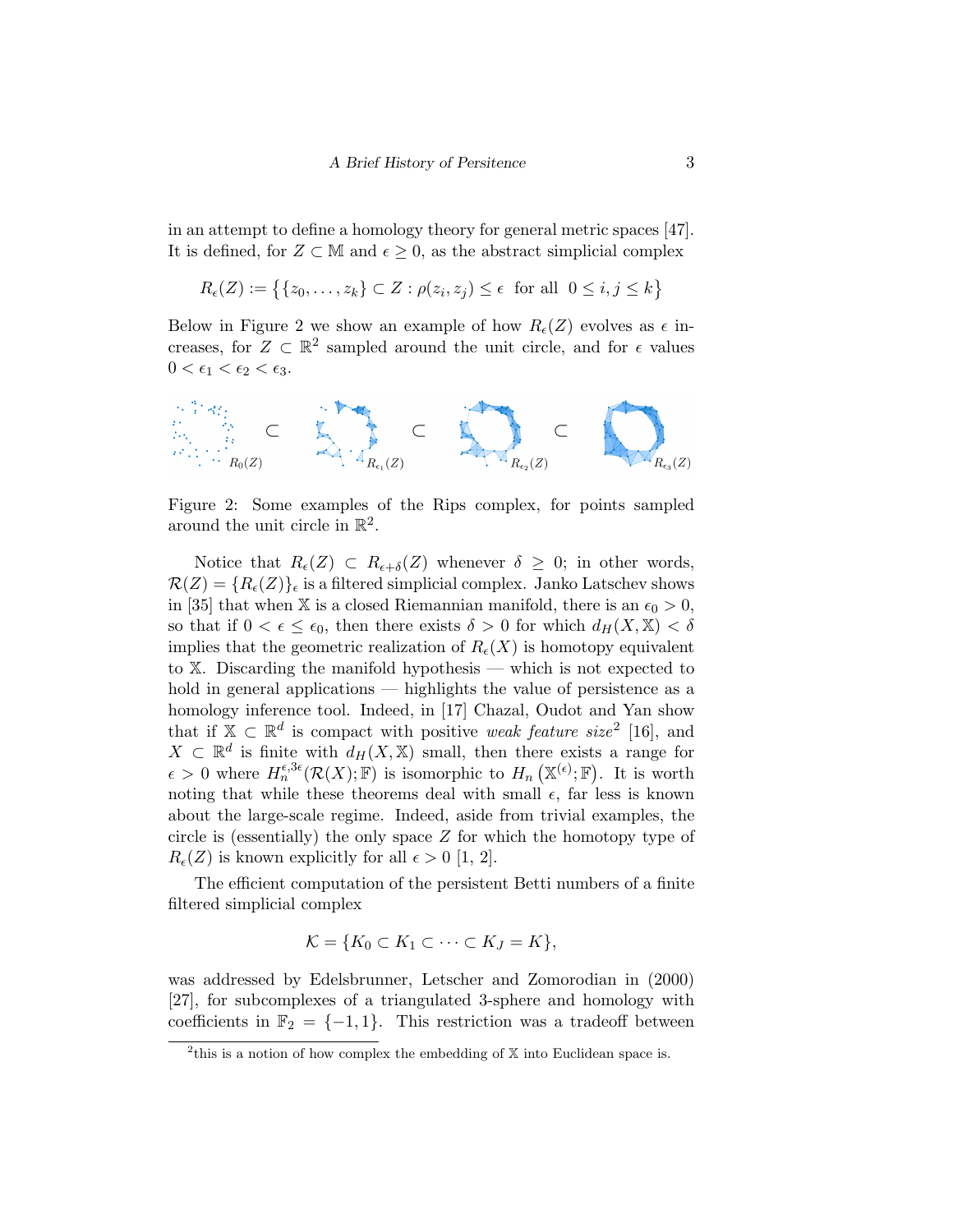generality and speed: the algorithm was based on previous work of Delfinado and Edelsbrunner [22] to compute (standard) Betti numbers incrementally in time  $O(N\alpha(N))$ , where N is the number of simplices of K and  $\alpha$  is the inverse of the Ackermann function [19]. Since the Ackermann function grows very rapidly, its inverse  $\alpha$  grows very slowly. Though limited in generality, the approach by Delfinado and Edelsbrunner highlights the following idea: If  $K_j$  is obtained from  $K_{j-1}$  by adding a single simplex  $\tau \in K$ , and

$$
H_n(K_{j-1}; \mathbb{F}) \longrightarrow H_n(K_j; \mathbb{F})
$$

is not surjective, then either  $\tau$  is an *n*-simplex creating a new homology class, or it is an  $n + 1$ -simplex eliminating a class from  $K_{j-1}$ . Thus, simplices in  $K$  that either create or annihilate a given persistent homology class can be put in pairs  $(\tau, \sigma)$  of the form creator-annihilator. These pairings are in fact a byproduct of the incremental algorithm of Delfinado and Edelsburnner. The barcode is also introduced in [27] as a visualization tool for persistence: each pair  $(\tau, \sigma)$  yields an interval  $(j, \ell)$ , where j (birth time) is the smallest index so that  $\tau \in K_j$ , and  $\ell > j$  (death time) is the smallest index for which  $\sigma \in K_{\ell}$ . Thus, long intervals indicate stable homological features throughout  $K$ , while short ones reflect topological noise. The resulting multiset of intervals (as repetitions are allowed) is called a barcode. The notation is  $\mathsf{bcd}_n(\mathcal{K})$ . Moreover, the barcode subsumes the persistent Betti numbers, since  $\beta_n^{\epsilon,\delta}(\mathcal{K};\mathbb{F})$  is the number of intervals  $[j,\ell)\in \mathsf{bcd}_n(\mathcal{K})$  with  $j\leq \epsilon$  and  $\ell > \epsilon + \delta$ . Below in Figure 3 we show an example of a filtered simplicial complex, the simplicial pairings  $(\tau, \sigma)$ , and the resulting barcodes.

## 2 Here Comes the Algebra

The developments up to this point can be thought of as the computational and geometric era of persistent homology. Around 2005 the focus started to shift towards algebra. Zomorodian and Carlsson introduced in [50] the persistent homology

$$
PH_n(\mathcal{K}; \mathbb{F}) := \bigoplus_{j \in \mathbb{Z}} H_n(K_j; \mathbb{F}) \quad , \quad \mathcal{K} = \{K_j\}_{j \in \mathbb{Z}}
$$

of a filtered complex K, as the graded module over  $\mathbb{F}[t]$  with left multiplication by  $t$  on  $j$ -homogeneous elements given by the linear map

$$
\phi_j: H_n(K_j; \mathbb{F}) \longrightarrow H_n(K_{j+1}; \mathbb{F})
$$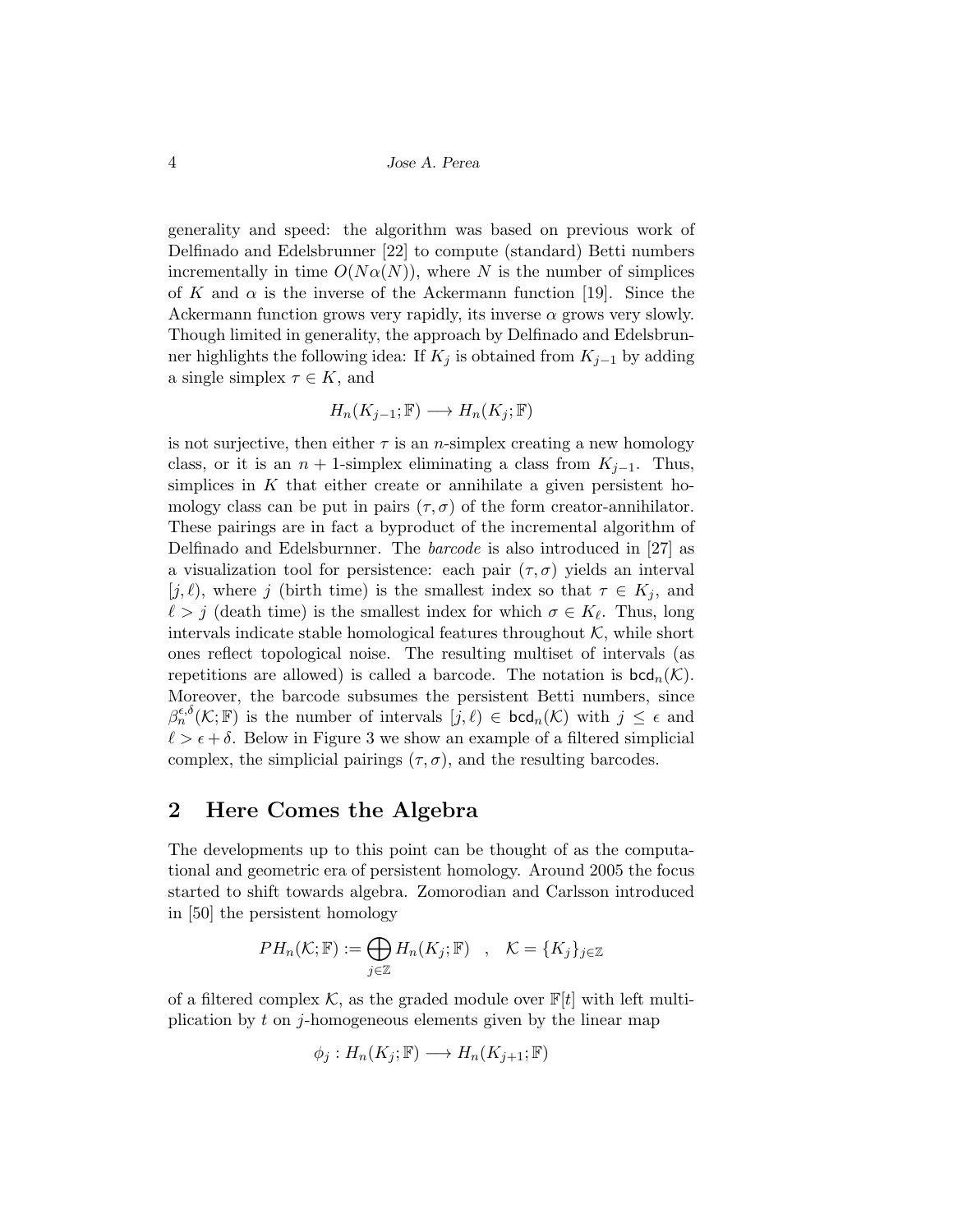

Figure 3: A filtered simplicial complex  $\mathcal{K} = \{K_0 \subset \cdots \subset K_8\}$ , along with the simplicial pairings  $(\tau, \sigma)$ , and the resulting barcodes for homology in dimensions 0 (orange) and 1 (green).

induced by the inclusion  $K_j \hookrightarrow K_{j+1}$ . Since then,  $PH_n(\mathcal{K}; \mathbb{F})$  is referred to in the literature as a persistence module. More generally [6, 7], let J and C be categories with J small (i.e., so that its objects form a set). The category of J-indexed persistence objects in C is defined as the functor category  $\text{Fun}(J, C)$ ; its objects are functors  $F : J \to C$ , and its morphisms are natural transformations  $\varphi : F_1 \Rightarrow F_2$ . The typical indexing category comes from having a partially ordered set  $(P, \leq)$ , and letting P denote the category with objects  $\text{Obj}(P) = P$ , and a unique morphism from  $p_1$  to  $p_2$  whenever  $p_1 \preceq p_2$ . We'll abuse notation and denote this morphism by  $p_1 \preceq p_2$ , instead of the categorical notation  $p_1 \rightarrow p_2$ .

It can be readily checked that if  $\mathsf{Mod}_R$  denotes the category of (left) modules over a commutative ring R with unity, and  $g\mathsf{Mod}_{R[t]}$  is the category of  $\mathbb{Z}$ -graded modules over the polynomial ring  $R[t]$ , then

(1) 
$$
\operatorname{Fun}(\underline{\mathbb{Z}}, \operatorname{Mod}_R) \longrightarrow g\operatorname{Mod}_{R[t]}
$$

$$
M, \varphi \mapsto \bigoplus_{j\in \mathbb{Z}} M(j), \bigoplus_{j\in \mathbb{Z}} \varphi_j
$$

is an equivalence of categories. On the graded  $R[t]$ -module side, multiplication by t on j-homogeneous elements is given by  $M(j \leq j + 1)$ :  $M(j) \longrightarrow M(j + 1)$ . This equivalence shows why/how the evolution of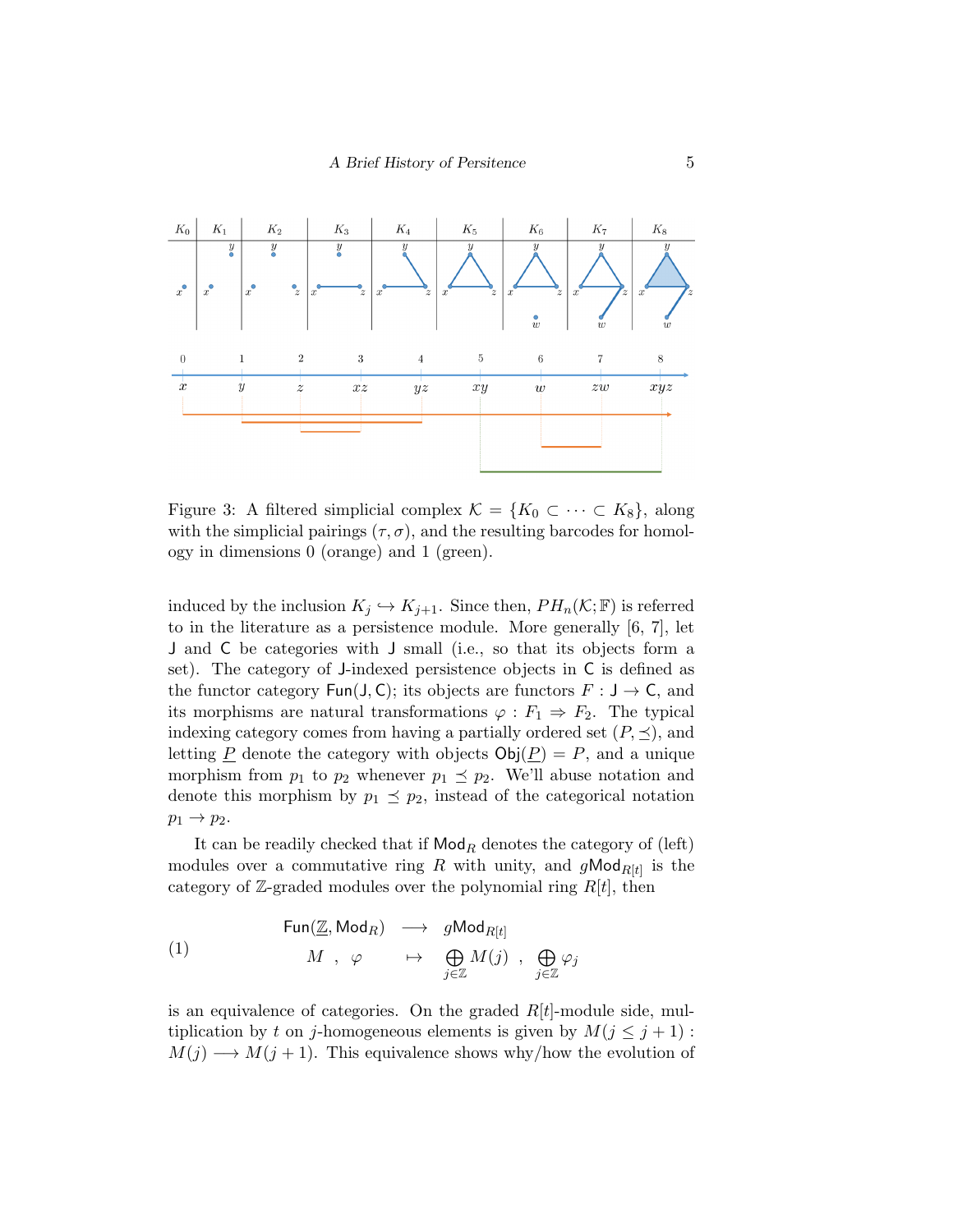homological features in a  $\mathbb{Z}$ -filtered complex  $\mathcal{K}$ , can be encoded as the algebraic structure of the persistence module  $PH_n(\mathcal{K}; \mathbb{F})$ .

### 2.1 Persistence Modules and Barcodes

When  $PH_n(\mathcal{K}; \mathbb{F})$  is finitely generated as an  $\mathbb{F}[t]$ -module — e.g. if  $K_i =$  $\emptyset$  for  $j < 0$  and  $\bigcup K_j$  is finite — then one has a graded isomorphism j∈Z

$$
(2) \qquad PH_n(\mathcal{K}; \mathbb{F}) \cong \left(\bigoplus_{q=1}^Q t^{n_q} \cdot \mathbb{F}[t]\right) \oplus \left(\bigoplus_{\ell=1}^L \left(t^{m_\ell} \cdot \mathbb{F}[t]\right) / \left(t^{m_\ell + d_\ell}\right)\right)
$$

for  $n_q, m_\ell \in \mathbb{Z}$  and  $d_\ell \in \mathbb{N}$  [48]. The decomposition (2) is unique up to permutations, and thus the intervals

$$
[n_1, \infty), [n_2, \infty), \ldots, [n_Q, \infty),
$$
  

$$
[m_1, m_1 + d_1), [m_2, m_2 + d_2), \ldots, [m_L, m_L + d_L)
$$

provide a complete discrete invariant for (i.e., they uniquely determine) the  $\mathbb{F}[t]$ -isomorphism type of  $PH_n(\mathcal{K}; \mathbb{F})$ . Moreover, this multiset recovers the barcode  $\mathsf{bcd}_n(\mathcal{K})$  of Edelsbrunner, Letscher and Zomorodian [27].

Carlsson and Zomorodian also observe that  $PH_n(\mathcal{K};\mathbb{F})$  is in fact the homology of an appropriate chain complex of graded  $\mathbb{F}[t]$ -modules. Hence, a graded version of the Smith Normal Form [24] computes the barcode decomposition (2), providing a general-purpose algorithm. This opened the flood gates; barcodes could now be computed as a linear algebra problem for any finite filtered simplicial complex  $K_0 \subset \cdots \subset$  $K_J = K$ , over any (in practice finite) field of coefficients, and up to any homological dimension. The resulting matrix reduction algorithm, implemented initially in the JPlex library (now javaPlex) [3], runs in polynomial time: its worst time complexity is  $O(N^3)$ , where N is the number of simplices of  $K$ . In fact Dmitriy Morozov exhibits in [40] a finite filtered complex of dimension 2, attaining the worst-case. This shows that the cubic bound is tight for general barcode computations.

While this sounds potentially slow, specially compared to the time complexity  $O(N \cdot \alpha(N))$  of the sequential algorithm, Morozov's example should be contrasted with filtrations arising from applications. In practice the matrices to be reduced are sparse, and computing their associated barcode decomposition takes at worst matrix-multiplication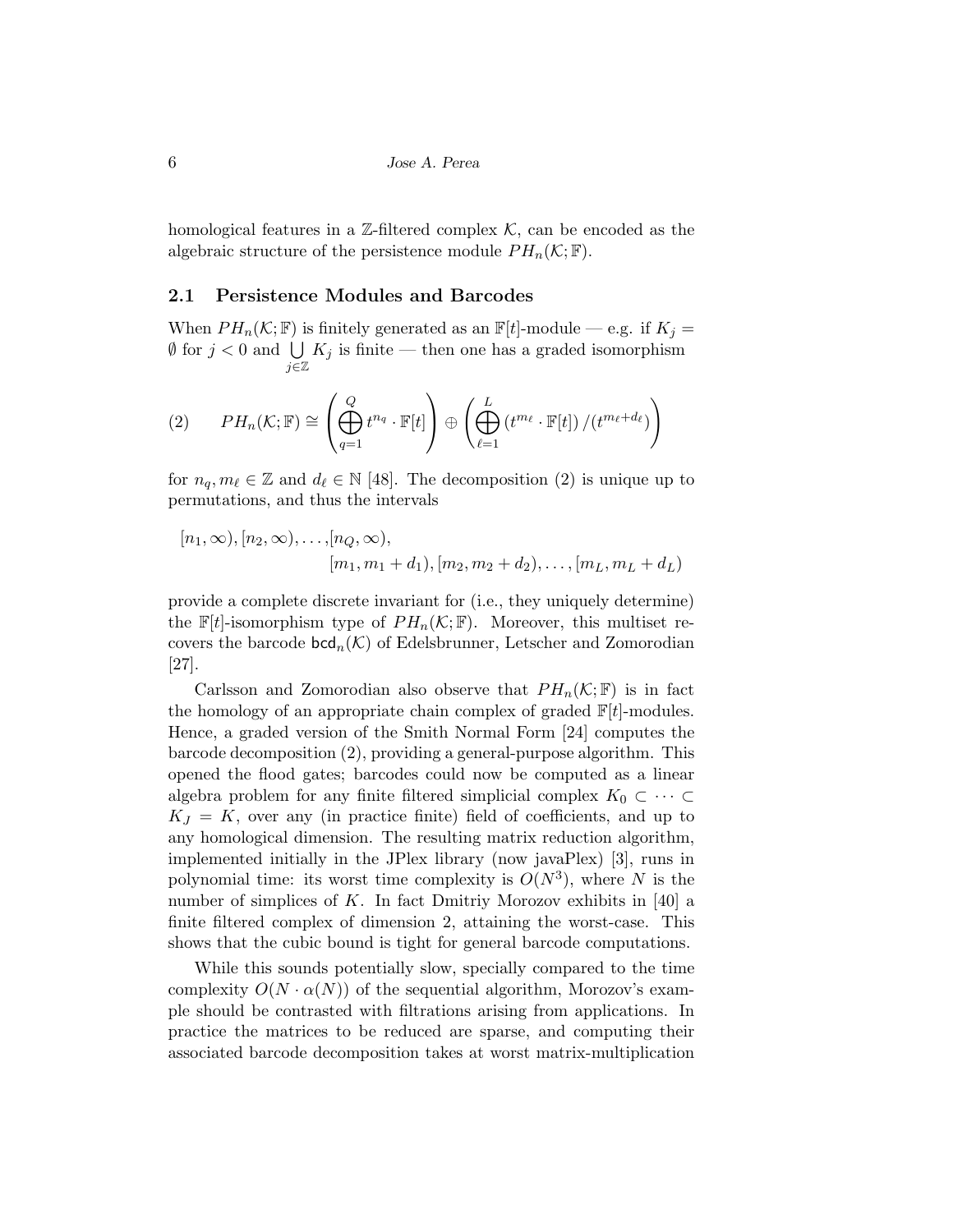time  $O(N^{\omega})$  [38], where  $\omega \approx 2.373$  [49]. Over the last ten years or so there has been a flurry of activity towards better implementations and faster persistent homology computations. A recent survey [42] compares several leading open source libraries for computing persistent homology. All of them implement different optimizations, exploit new theoretical developments and novel heuristics/approximations. For instance, one improvement is to first simplify the input filtered complex without changing its persistent homology (e.g., using discrete Morse theory [39]); or to compute persistent cohomology, since it is more efficient than persistent homology and gives the same answer [21].

The shift towards algebra has had other important consequences; specifically: 1) a better understanding of stability for barcodes, and 2) several theorems describing how the choice of categories J and C impacts the computability of isomorphism invariants for objects in  $Fun(J, C)$ . Let me say a few words about stability.

### 2.2 The Stability of Persistence

Let X be a triangulable topological space (e.g., a smooth manifold) and let  $f: \mathbb{X} \longrightarrow \mathbb{R}$  be a tame function (this is a generalization of being Morse). The prototypical example in TDA arises from a compact set  $X \subset \mathbb{R}^d$ , and letting  $f_X : \mathbb{R}^d \longrightarrow \mathbb{R}$  be

$$
f_X(y) = \inf_{x \in X} ||x - y||.
$$

Thus  $f_X^{-1}(-\infty, \epsilon] = X^{(\epsilon)}$ . Given  $f : \mathbb{X} \longrightarrow \mathbb{R}$ , let  $\mathsf{bcd}_n(f)$  denote the barcode for the *n*-th persistent homology of  $\{f^{-1}(-\infty, \epsilon]\}_{\epsilon \in \mathbb{R}}$ . Drawing inspiration from Morse theory, Cohen-Steiner, Edelsbrunner and Harer introduced in (2007) [18] two foundational ideas: (1) the bottleneck distance  $d_B(\cdot, \cdot)$  between barcodes, and (2) the stability theorem asserting that for tame  $f, g : \mathbb{X} \longrightarrow \mathbb{R}$  one has that<sup>3</sup>

$$
d_B(\mathsf{bcd}_n(f), \mathsf{bcd}_n(g)) \leq \|f - g\|_{\infty}
$$

In particular, if  $X, Y \subset \mathbb{R}^d$  are compact and  $\mathcal{X} = \{X^{(\epsilon)}\}_\epsilon, \mathcal{Y} = \{Y^{(\epsilon)}\}_\epsilon$ , then  $d_B(\text{bcd}_n(\mathcal{X}), \text{bcd}_n(\mathcal{Y})) \leq d_H(X, Y)$ . This inequality implies that slight changes to the input data change the barcodes slightly, which is key for applications where (Hausdorff) noise plays a role.

 $3A$  similar result was established in [25] for  $n = 0$ .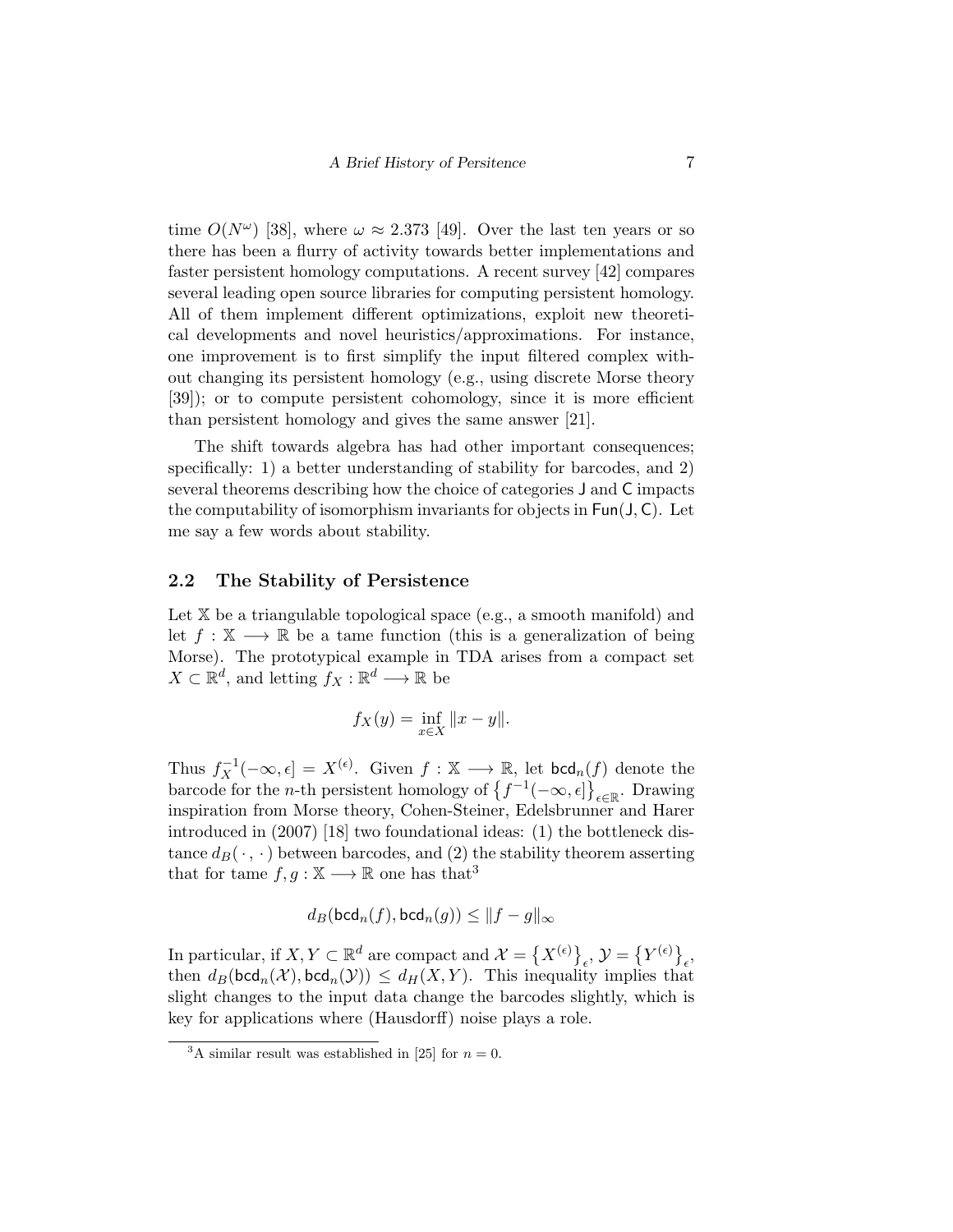Towards the end of 2008 Chazal et. al. solidified the idea of stability with the introduction of interleavings for R-indexed persistence modules [13]. The construction is as follows. For  $\delta \geq 0$  let  $T_{\delta} : \mathbb{R} \longrightarrow \mathbb{R}$  be the translation functor  $T_{\delta}(\epsilon) = \epsilon + \delta$ . An  $\delta$ -interleaving between two persistence vector spaces  $V, W : \mathbb{R} \longrightarrow \mathsf{Mod}_{\mathbb{F}}$  is a pair  $(\varphi, \psi)$  of natural transformations

$$
\varphi: V \Rightarrow W \circ T_{\delta} \qquad \text{and} \qquad \psi: W \Rightarrow V \circ T_{\delta}
$$

so that  $\psi_{\epsilon+\delta} \circ \varphi_{\epsilon} = V(\epsilon \leq \epsilon + 2\delta)$  and  $\varphi_{\epsilon+\delta} \circ \psi_{\epsilon} = W(\epsilon \leq \epsilon + 2\delta)$ for all  $\epsilon \in \mathbb{R}$ . The interleaving distance between V and W, denoted  $d_I(V, W)$ , is defined as the infimum over all  $\delta \geq 0$  so that V and W are  $\delta$ -interleaved, if interleavings exist. If there are no interleavings, the distance is defined as  $\infty$ . It readily follows that  $d_I$  is an extended (since infinity can be a value) pseudometric on  $\text{Fun}(\mathbb{R}, \text{Mod}_{\mathbb{F}})$ , and that  $d_I(V, W) = 0$  whenever  $V \cong W$ . The converse, however, is false in general (more on this later).

Chazal et. al. [13] show that if  $V : \mathbb{R} \longrightarrow \mathsf{Mod}_{\mathbb{F}}$  satisfies rank $(V(\epsilon <$  $\epsilon'$ )  $\epsilon$   $\infty$  for all pairs  $\epsilon$   $\epsilon'$ , this is called being q-tame, then V has a well-defined barcode  $\mathsf{bcd}(V)$  (see [20] for a shorter proof when  $\dim_{\mathbb{F}} V(\epsilon) < \infty$  for all  $\epsilon$ ; this is called being pointwise finite). Moreover, if  $V, W$  are q-tame, then one has the algebraic stability theorem  $d_B(\text{bcd}(V), \text{bcd}(W)) \leq d_I(V, W)$ . This turns out to be an equality:

$$
d_B(\mathsf{bcd}(V), \mathsf{bcd}(W)) = d_I(V, W)
$$

which nowadays is referred to as the Isometry Theorem; the first known proof is due to Lesnick [36].

As I said earlier,  $d_I(V, W)$  can be zero for V and W nonisomorphic, and thus  $\mathsf{bcd}(V)$  is not a complete invariant in the q-tame R-indexed case. This can be remedied as follows. Let  $\mathsf{qFun}(\mathbb{R}, \mathsf{Mod}_{\mathbb{F}})$  denote the full subcategory of  $\text{Fun}(\mathbb{R}, \text{Mod}_{\mathbb{F}})$  comprised of q-tame persistence modules. The ephemeral category  $eFun(\mathbb{R}, Mod_{\mathbb{F}})$ , is the full subcategory of  $\mathsf{qFun}(\mathbb{R}, \mathsf{Mod}_{\mathbb{F}})$  with objects  $V : \mathbb{R} \longrightarrow \mathsf{Mod}_{\mathbb{F}}$  satisfying  $V(\epsilon < \epsilon') = 0$ for all  $\epsilon < \epsilon'$ . The observable category **oFun**( $\mathbb{R}$ , Mod<sub>F)</sub> is the quotient category

$$
qFun(\mathbb{R}, Mod_{\mathbb{F}})/eFun(\mathbb{R}, Mod_{\mathbb{F}})
$$

As shown by Chazal et. al. in [14],  $d_I$  descends to an extended metric on the observable category, and taking barcodes

$$
\mathsf{bcd} : \big(\mathsf{oFun}(\underline{\mathbb{R}}, \mathsf{Mod}_{\mathbb{F}}), d_I\big) \longrightarrow \big(\mathsf{Bcd}, d_B\big)
$$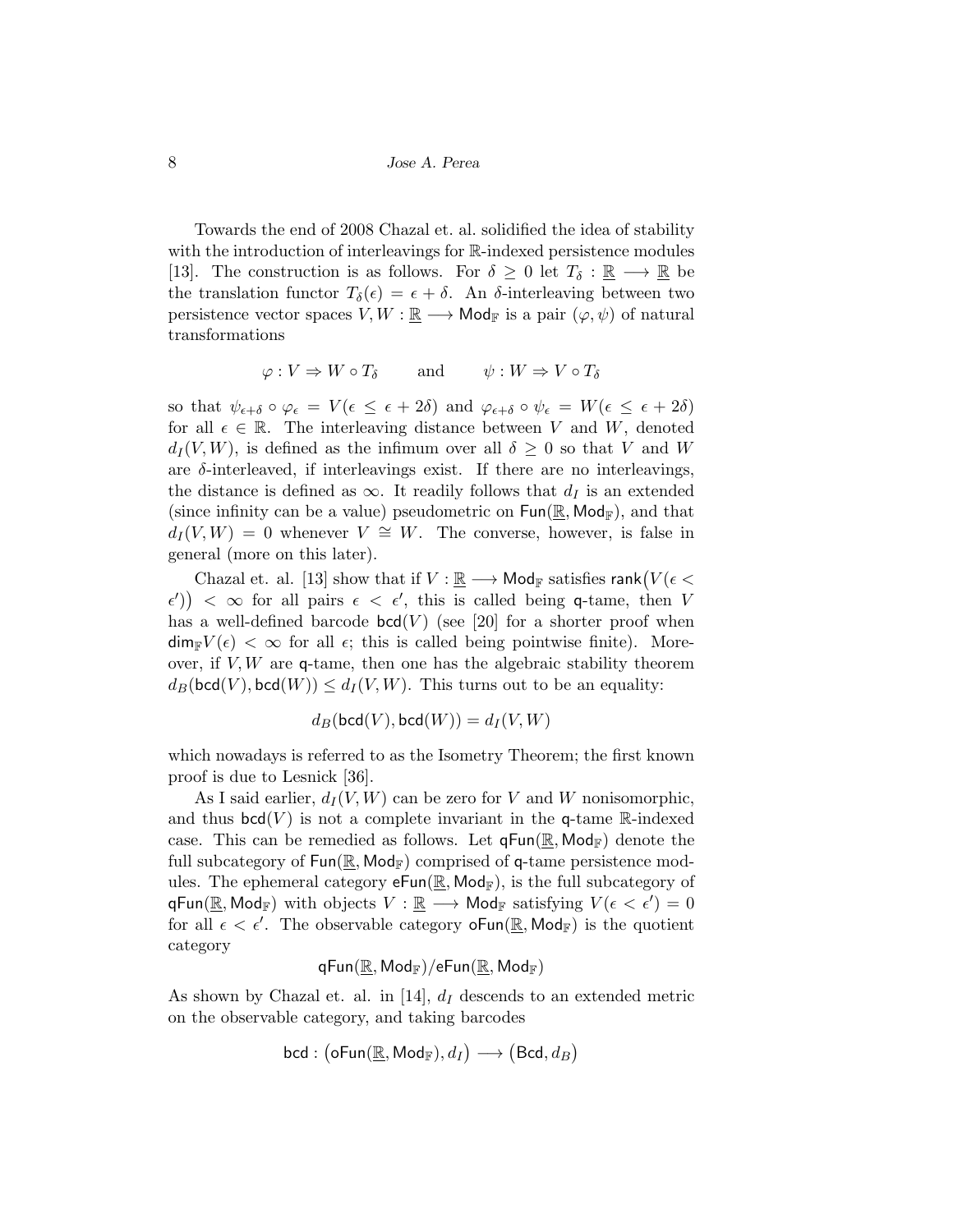is an isometry. Hence, the barcode is a complete invariant for the isomorphism type of observable R-indexed persistence vector spaces. In summary, the modern view of stability is algebraic; persistence modules are compared via interleavings, which one then tries to relate to the bottleneck distance between the associated barcodes if they exist.

## 2.3 Changing Indexing Categories: Multi-d Persistence, Quivers and Zigzags

One of the early realizations in TDA was the usefulness of having filtrations indexed by more than one parameter (1999) [30]. For instance, given a data set  $X \subset \mathbb{R}^d$  one might want to focus on densely-populated regions [9], or portions with high/low curvature [12]. This leads naturally to  $\mathbb{Z}^n$ -filtered complexes:  $\{K_{\mathbf{u}}\}_{\mathbf{u}\in\mathbb{Z}^n}$ ,  $\mathbf{u} = (u_1, \ldots, u_n)$ , where  $K_{\mathbf{u}} \subset K_{\mathbf{v}}$  whenever  $\mathbf{u} \preceq \mathbf{v}$  (i.e.,  $u_1 \leq v_1, \ldots, u_n \leq v_n$ ). In this multifiltered complex, each filtering direction  $u_1, \ldots, u_n$  is meant to capture an attribute: e.g. distance/scale, density, curvature, etc. Taking homology with coefficients in  $\mathbb F$  yields objects in  $\text{Fun}(\underline{\mathbb{Z}^n}, \text{Mod}_{\mathbb{F}})$ , and just like before,  $\mathbb{Z}^n$ -indexed persistence  $\mathbb{F}\text{-vector spaces correspond to }n\text{-graded}$ modules over the *n*-graded polynomial ring  $P_n := \mathbb{F}[t_1, \ldots, t_n]$ . Parameterizing the isomorphism classes of said modules, for  $n \geq 2$ , turns out to be much more involved than the barcodes from  $n = 1$ . Indeed, around 2009 Carlsson and Zomorodian [11] showed that the isomorphism type of a finitely generated *n*-graded  $P_n$ -module is uniquely determined by the following data: two finite multisets  $\xi_0, \xi_1 \subset \mathbb{Z}^n$  encoding the location and multiplicity of birth-death events, and a point in the quotient of an algebraic variety  $\mathcal{RF}(\xi_0,\xi_1)$  by the algebraic action of an algebraic group  $G_{\xi_0}$ . The multisets  $\xi_0, \xi_1$  are the discrete portions of the resulting isomorphism invariant, while  $\mathcal{RF}(\xi_0,\xi_1)/G_{\xi_0}$  parameterizes the (potentially) continuous part. Here is an example due to Carlsson and Zomorodian [11] illustrating how complicated this quotient can be. For  $n = 2$ , consider the isomorphism classes of  $P_2$ -modules having  $\xi_0 = \{(0,0), (0,0)\}\$  and  $\xi_1 = \{(3,0), (2,1), (1,2), (0,3)\}\$ . If  $\mathsf{Gr}_1(\mathbb{F}^2)$ denotes the Grassmannian of lines in  $\mathbb{F}^2$ , then

$$
\mathcal{RF}(\xi_0,\xi_1) = \mathsf{Gr}_1(\mathbb{F}^2) \times \mathsf{Gr}_1(\mathbb{F}^2) \times \mathsf{Gr}_1(\mathbb{F}^2) \times \mathsf{Gr}_1(\mathbb{F}^2)
$$

and  $G_{\xi_0}$  turns out to be the degree 2 general linear group  $\mathsf{GL}_2(\mathbb{F})$  acting diagonally on  $\mathsf{Gr}_1(\mathbb{F}^2)^4$ . Since  $\mathsf{Gr}_1(\mathbb{F}^2)^4/\mathsf{GL}_2(\mathbb{F})$  contains a copy of  $\mathbb{F} \setminus$  $\{0, 1\}$ , and each point in this set yields a distinct isomorphism class of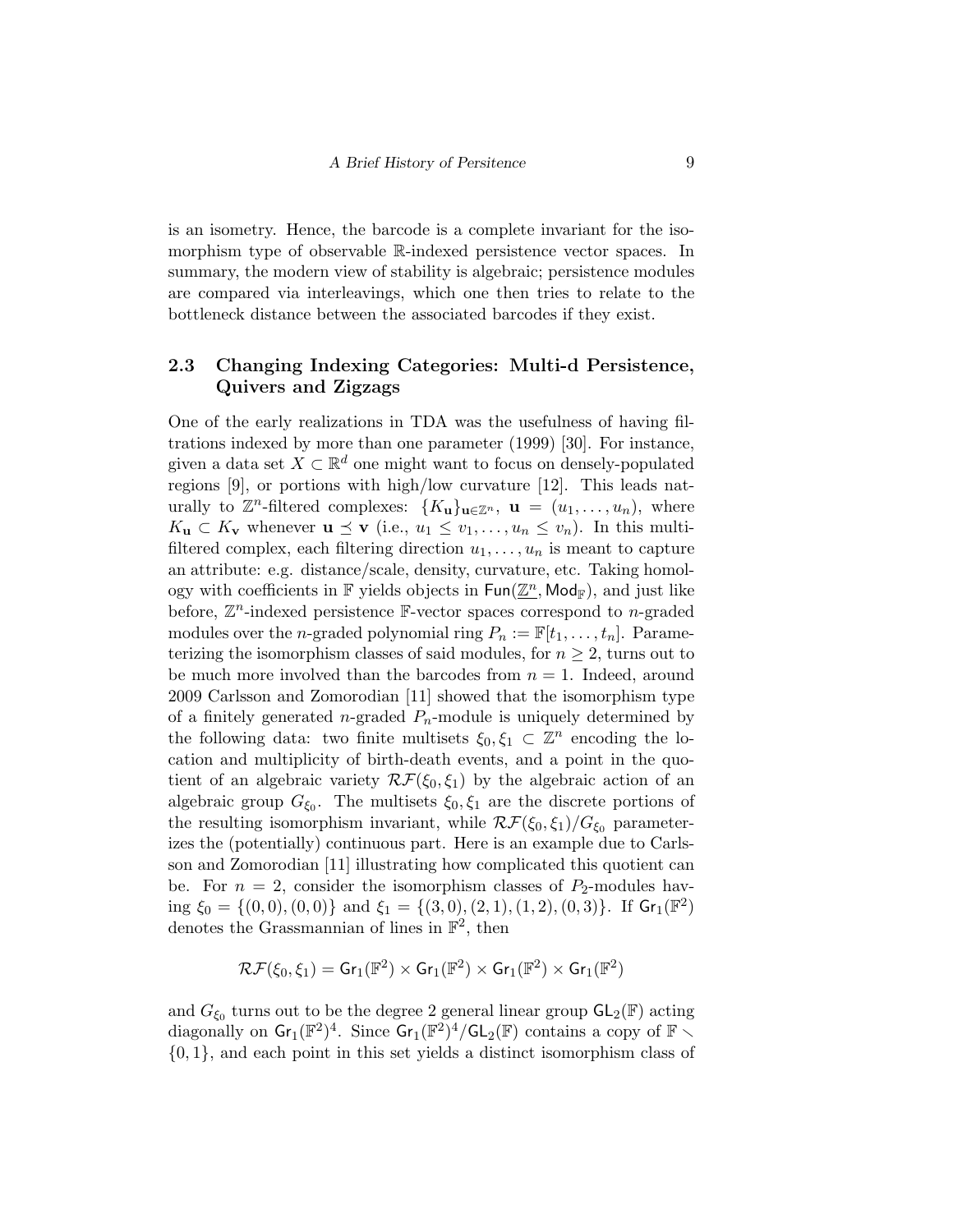$P_2$ -modules, it follows that there is no complete discrete invariant for (finite!) multi-d persistence.

The vast majority of recent results from multidimensional persistence focus on computable descriptors/visualizations of its intricate algebraic structure. Besides introducing the parametrization

$$
\xi_0, \xi_1, \mathcal{RF}(\xi_0, \xi_1)/G_{\xi_0},
$$

Carlsson and Zomorodian also propose the rank invariant: For a q-tame module  $V: \underline{\mathbb{Z}^n} \longrightarrow \text{Mod}_{\mathbb{F}}$ , it is defined as the function  $\rho_V$  sending each pair  $\mathbf{u} \preceq \mathbf{v}$  in  $\mathbb{Z}^n$  to the integer rank  $V(\mathbf{u} \preceq \mathbf{v})$ .  $\rho_V$  is computable (see [10] for a polynomial-time algorithm), it is discrete, and an invariant of the isomorphism type of V. When  $n = 1$  one can recover  $\text{bcd}(V)$ from  $\rho_V$  and viceversa, and thus  $\rho_V$  is complete in the 1-dimensional case. Knudson notes in [34] that  $\xi_0(V)$  and  $\xi_1(V)$  are in fact the locations/multiplicities of birth events in the torsion modules  $\operatorname{\mathsf{Tor}}_0^{P_n}(V,\mathbb{F})$ and  $\operatorname{Tor}^{P_n}_1(V,\mathbb{F})$ , respectively; here  $\mathbb F$  is identified with the  $P_n$ -module  $\mathbb{F}[t_1,\ldots,t_n]/(t_1,\ldots,t_n)$ . The higher-dimensional analogs  $\text{Tor}_j^{P_n}(V,\mathbb{F}),$  $j \geq 2$ , lead to a family of finite multisets  $\xi_j(V) \subset \mathbb{Z}^n$ , each with its own geometric interpretation, serving as isomorphism invariants for V . Other approaches to invariants for multidimensional persistence include the Hilbert Series of Harrington et. al. [33], the extended algebraic functions of Skryzalin and Carlsson [46], and the feature counting invariant of Scolamiero et. al. [45]. Lesnick and Wright have recently released RIVET, the Rank Invariant Visualization and Exploration Tool [37]. Put simply, RIVET uses the fact that if  $V : \mathbb{R}^2 \longrightarrow \mathsf{Mod}_{\mathbb{F}}$  is q-tame and  $L \subset \mathbb{R}^2$  is a line with nonnegative slope (hence a totally ordered subset of  $(\mathbb{R}^2, \preceq)$ ), then  $V^L : \underline{L} \longrightarrow \mathsf{Mod}_{\mathbb{F}}$ , the 1-dimensional persistence vector space obtained by restricting  $V$  to  $L$ , has a well-defined barcode bc  $(V^L)$ . The key feature in RIVET is a graphical interface which, for finite bi-filtrations, displays bc  $(V^L)$  interactively as the user varies L. This is particularly useful for parameter selection and the exploratory analysis of data sets with filtering functions.

Multidimensional persistence is a great example of how a seemingly innocuous change in indexing category, say from  $\mathbb{Z}$  to  $\mathbb{Z}_2^2$ , can lead to a widely different and much more complicated classification problem. With this in mind, one would like to have a systematic approach to address the ensuing complexity. The representation theory of Quivers [23] offers one such avenue. It turns out that the classification of finite Jindexed persistence vector spaces  $V : J \longrightarrow \mathsf{Mod}_{\mathbb{F}}$  can be studied directly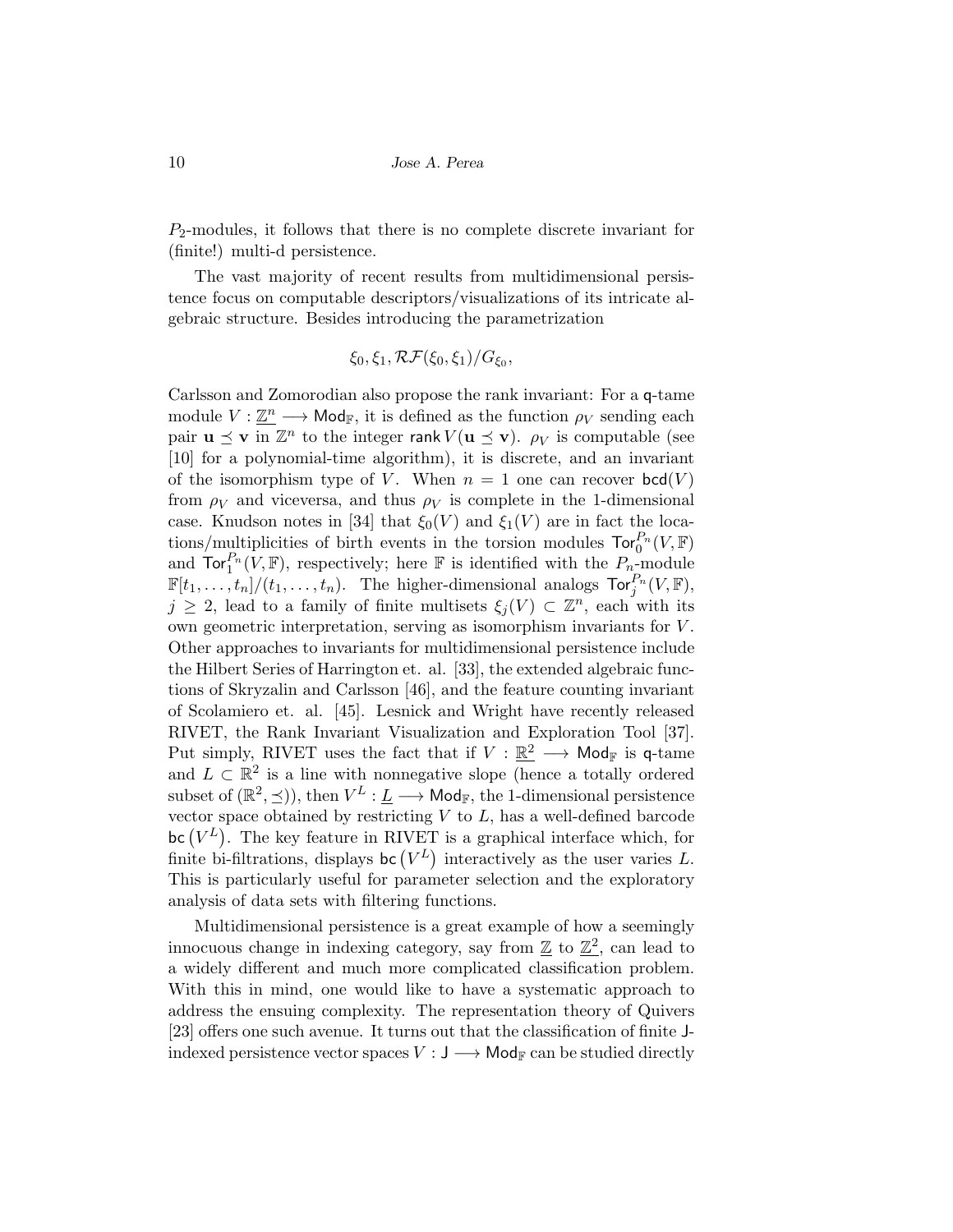from the shape of the indexing category  $J$ . Indeed, let  $G(J)$  be the finite directed (multi)graph with the objects of J as vertices, and one arrow for every morphism that is neither an identity nor a composition. Also, let  $G(J)$  be the undirected graph obtained from  $G(J)$  by forgetting arrow directions. When  $G(J)$  is acyclic, Gabriel's theorem [31] implies that pointwise finite objects in  $Fun(J, Mod_{\mathbb{F}})$  can be classified via complete discrete invariants, if and only if the connected components of  $G(J)$  are Dynkin diagrams of the types described in Figure 4 below.



Figure 4: Dynkin diagrams of type  $A_n$  for  $n \geq 1$ ,  $D_n$  for  $n \geq 4$ , and  $E_n$ for  $n = 6, 7, 8$ .

Here is an example of how this result can be used to avoid unpleasant surprises: Suppose that  $G(J)$  is the graph with vertices  $x_0, \ldots, x_N$  and  $N \geq 5$  edges  $x_n \to x_0$ ,  $n = 1, ..., N$  (see Examples 3 and 8 in [23]). While the resulting J-indexed persistence vector spaces  $V : J \longrightarrow \mathsf{Mod}_{\mathbb{F}}$ may look simple (just star-shaped, right?), the connected graph  $G(J)$ is not a Dynkin diagram, and the ensuing classification problem is in fact of "wild type": complete invariants must include continuous highdimensional pieces, just like in multidimensional persistence.

These ideas entered the TDA lexicon around 2010 with the definition of Zigzag persistence by Carlsson and de Silva [8]. Regular persistence addresses the problem of identifying stable homological features in a monotone system of spaces and continuous maps

$$
X_1 \to X_2 \to \cdots \to X_J.
$$

Zigzag persistence, on the other hand, is a generalization to the nonmonotone case. Here is a practical example: suppose one has an ordered sequence of spaces  $X_1, \ldots, X_J$  (e.g., from time varying data), but no obvious maps  $X_j \to X_{j+1}$ . The need to track topological features as j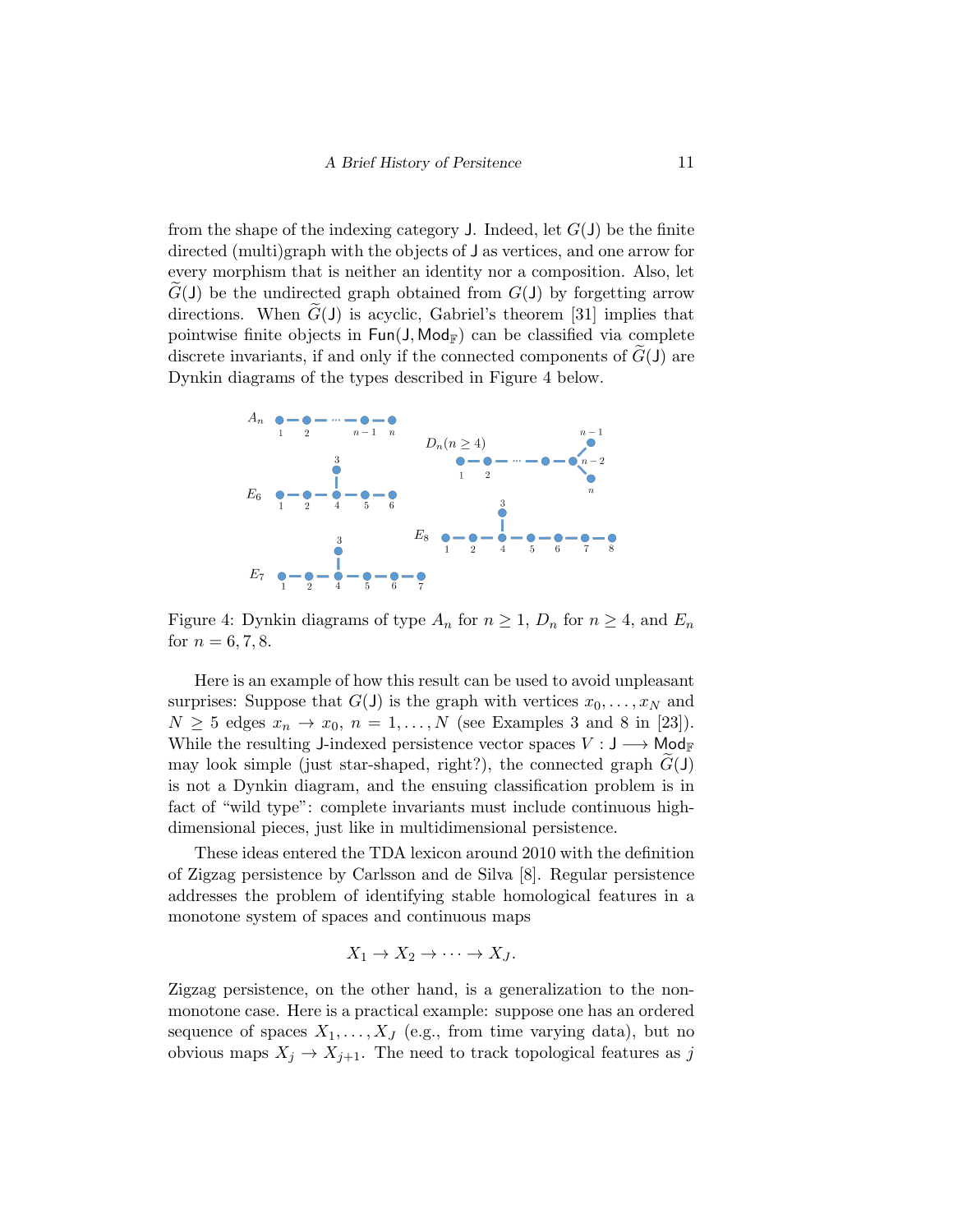varies leads one to consider the system

$$
X_1 \hookrightarrow X_1 \cup X_2 \hookleftarrow X_2 \hookrightarrow \cdots \hookleftarrow X_j \cup X_{j+1} \hookrightarrow \cdots \hookleftarrow X_J
$$

and the resulting zigzag diagram

$$
V_1 \to V_2 \leftarrow V_3 \to \cdots \leftarrow V_n
$$

at the homology level. More generally, a (finite) zigzag is a sequence of vector spaces  $V_1, \ldots, V_n$  and linear maps  $V_j \rightarrow V_{j+1}$  or  $V_j \leftarrow V_{j+1}$ . The sequence of arrow directions, e.g.  $\tau = (left$ , left, right, ..., right, left), is the zigzag type. Since in this case any choice of  $\tau$  forces the indexing category  $J_{\tau}$  to satisfy  $G(J_{\tau}) = A_n$  (one of the aforementioned Dynkin diagrams), then Gabriel's theorem implies that finite zigzags

$$
V:\mathsf{J}_\tau\longrightarrow \mathsf{Mod}_\mathbb{F}
$$

are completely classified by a discrete invariant. Just as for regular 1 dimensional persistence the invariant turns out to be a barcode, which can be efficiently computed [38], and for which there is a zigzag stability theorem [5] recently established by Botnan and Lesnick.

When the graph  $\tilde{G}(J)$  has cycles, the functoriality of objects in  $Fun(J, Mod_{\mathbb{F}})$  is captured by the notion of a quiver with relations. The taxonomy from Gabriel's theorem no longer applies, but one can still find some answers in the representation theory of associative algebras. A particularly important instance is when the cycles of  $G(\mathsf{J})$  are not oriented cycles in  $G(J)$ ; in this case the algebras of interest are finite dimensional (hence Artinian) and Auslander-Rieten theory [4] becomes relevant. Escolar and Hiraoka [28] have recently put these ideas to use in the context of persistent objects indexed by commutative ladders; that is, the persistence of a morphism between two zigzags of the same type:



The resulting theory sits somewhere between zigzag persistence and multi-dimensional persistence: short ladders (length  $\leq 4$ ) have complete discrete invariants, but longer ones do not. Escolar and Hiraoka present an algorithm for computing these invariants, and also an interesting application to computational chemistry.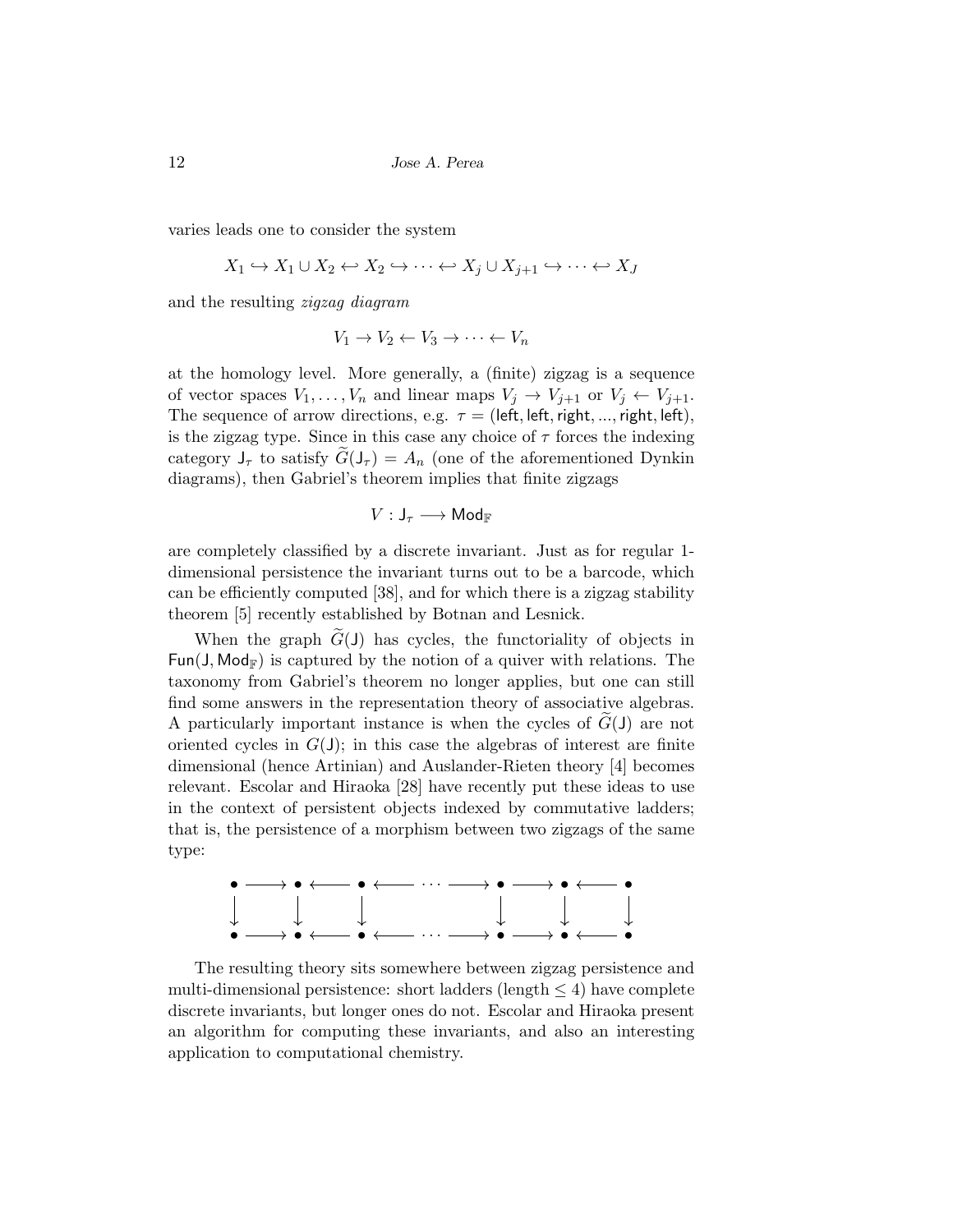I think this is a good place for me to stop; hopefully it is also a good starting point for the reader interested in persistent homology. There are several books covering many of the ideas I presented here, as well as many others. The interested reader would certainly benefit from these resource [32, 15, 26, 43].

> Jose A. Perea Department of Computational Mathematics Science & Engineering, Department of Mathematics, Michigan State University, East Lansing, MI, USA joperea@msu.edu

## References

- [1] Adamaszek, M., and Adams, H. The vietoris–rips complexes of a circle. Pacific Journal of Mathematics 290, 1 (2017), 1–40.
- [2] ADAMASZEK, M., ADAMS, H., AND REDDY, S. On vietoris–rips complexes of ellipses. Journal of Topology and Analysis (2017), 1–30.
- [3] Adams, H., Tausz, A., and Vejdemo-Johansson, M. Javaplex: A research software package for persistent (co) homology. In International Congress on Mathematical Software (2014), Springer, pp. 129–136. Software available at https://appliedtopology.github.io/javaplex.
- [4] Auslander, M., Reiten, I., and Smalo, S. O. Representation theory of Artin algebras, vol. 36. Cambridge university press, 1997.
- [5] BOTNAN, M. B., AND LESNICK, M. Algebraic stability of zigzag persistence modules. arXiv preprint arXiv:1604.00655 (2016).
- [6] BUBENIK, P., DE SILVA, V., AND SCOTT, J. Metrics for Generalized Persistence Modules. Foundations of Computational Mathematics 15, 6 (2015), 1501–1531.
- [7] BUBENIK, P., AND SCOTT, J. A. Categorification of persistent homology. Discrete  $\mathcal C$  Computational Geometry 51, 3 (2014), 600–627.
- [8] Carlsson, G., and De Silva, V. Zigzag persistence. Foundations of computational mathematics 10, 4 (2010), 367–405.
- [9] Carlsson, G., Ishkhanov, T., De Silva, V., and Zomorodian, A. On the local behavior of spaces of natural images. International journal of computer vision 76, 1 (2008), 1–12.
- [10] CARLSSON, G., SINGH, G., AND ZOMORODIAN, A. Computing multidimensional persistence. In International Symposium on Algorithms and Computation (2009), Springer, pp. 730–739.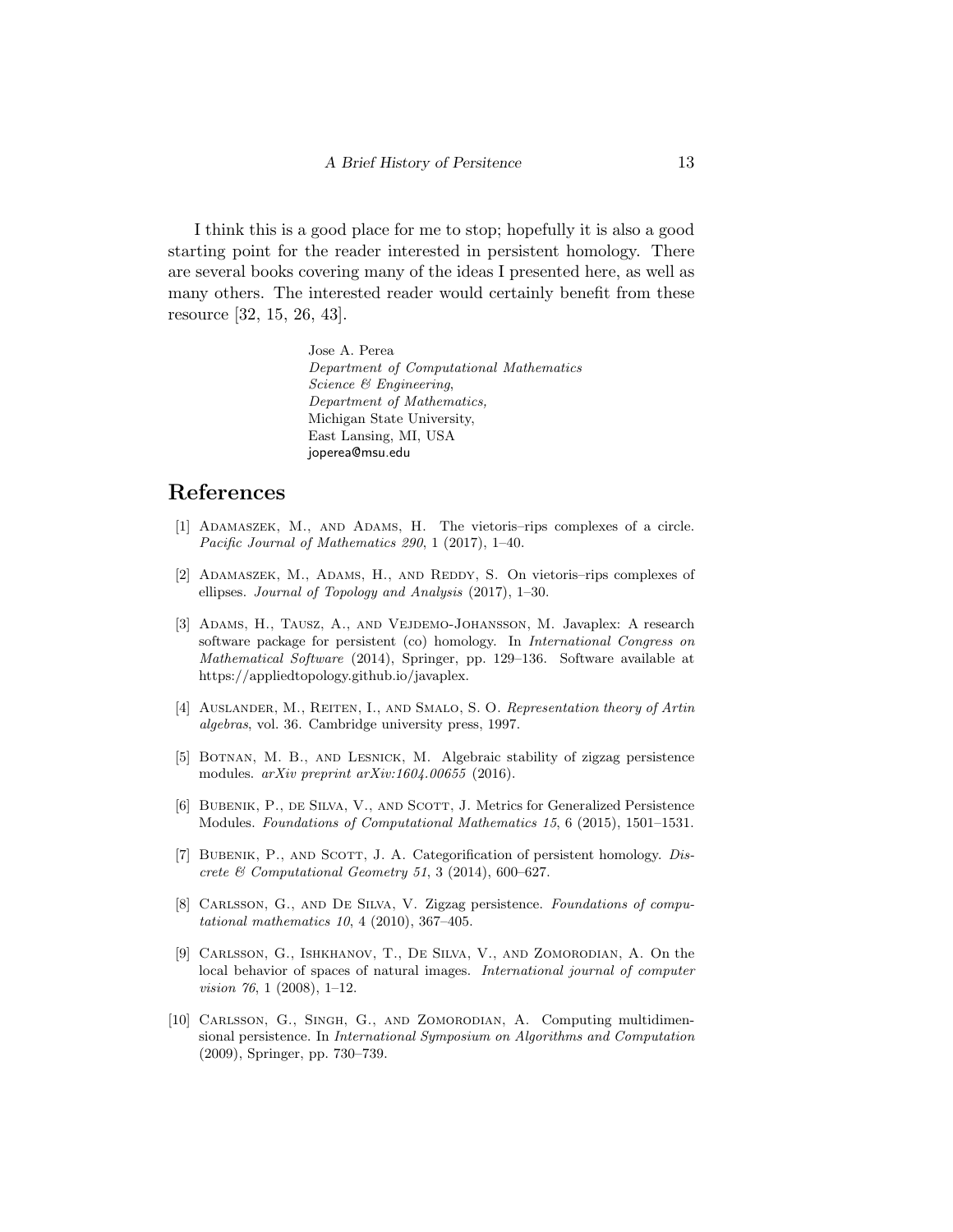- [11] CARLSSON, G., AND ZOMORODIAN, A. The theory of multidimensional persistence. Discrete & Computational Geometry  $42, 1$  (2009), 71–93.
- [12] Carlsson, G., Zomorodian, A., Collins, A., and Guibas, L. J. Persistence barcodes for shapes. International Journal of Shape Modeling 11, 02 (2005), 149–187.
- [13] Chazal, F., Cohen-Steiner, D., Glisse, M., Guibas, L. J., and Oudot, S. Y. Proximity of persistence modules and their diagrams. In Proceedings of the twenty-fifth annual symposium on Computational geometry (2009), ACM, pp. 237–246.
- [14] Chazal, F., Crawley-Boevey, W., and De Silva, V. The observable structure of persistence modules.  $a\overline{r}Xiv$  preprint  $a\overline{r}Xiv:1405.5644$  (2014).
- [15] Chazal, F., De Silva, V., Glisse, M., and Oudot, S. The structure and stability of persistence modules. Springer, 2016.
- [16] CHAZAL, F., AND LIEUTIER, A. Weak feature size and persistent homology: computing homology of solids in  $\mathbb{R}^n$  from noisy data samples. In *Proceedings* of the twenty-first annual symposium on Computational geometry (2005), ACM, pp. 255–262.
- [17] CHAZAL, F., AND OUDOT, S. Y. Towards persistence-based reconstruction in euclidean spaces. In Proceedings of the twenty-fourth annual symposium on Computational geometry (2008), ACM, pp. 232–241.
- [18] Cohen-Steiner, D., Edelsbrunner, H., and Harer, J. Stability of persistence diagrams. Discrete & Computational Geometry 37, 1 (2007), 103–120.
- [19] Cormen, T. H., Leiserson, C. E., Rivest, R. L., and Stein, C. Introduction to algorithms. MIT press, 2009.
- [20] Crawley-Boevey, W. Decomposition of pointwise finite-dimensional persistence modules. Journal of Algebra and its Applications 14, 05 (2015), 1550066.
- [21] De Silva, V., Morozov, D., and Vejdemo-Johansson, M. Dualities in persistent (co) homology. Inverse Problems 27, 12 (2011), 124003.
- [22] Delfinado, C. J. A., and Edelsbrunner, H. An incremental algorithm for betti numbers of simplicial complexes on the 3-sphere. Computer Aided Geometric Design 12, 7 (1995), 771–784.
- [23] Derksen, H., and Weyman, J. Quiver representations. Notices of the AMS 52, 2 (2005), 200–206.
- [24] Dumas, J.-G., Heckenbach, F., Saunders, D., and Welker, V. Computing simplicial homology based on efficient smith normal form algorithms. In Algebra, Geometry and Software Systems. Springer, 2003, pp. 177–206.
- [25] DAMICO, M., FROSINI, P., AND LANDI, C. Optimal matching between reduced size functions. DISMI, Univ. di Modena e Reggio Emilia, Italy, Technical report, 35 (2003).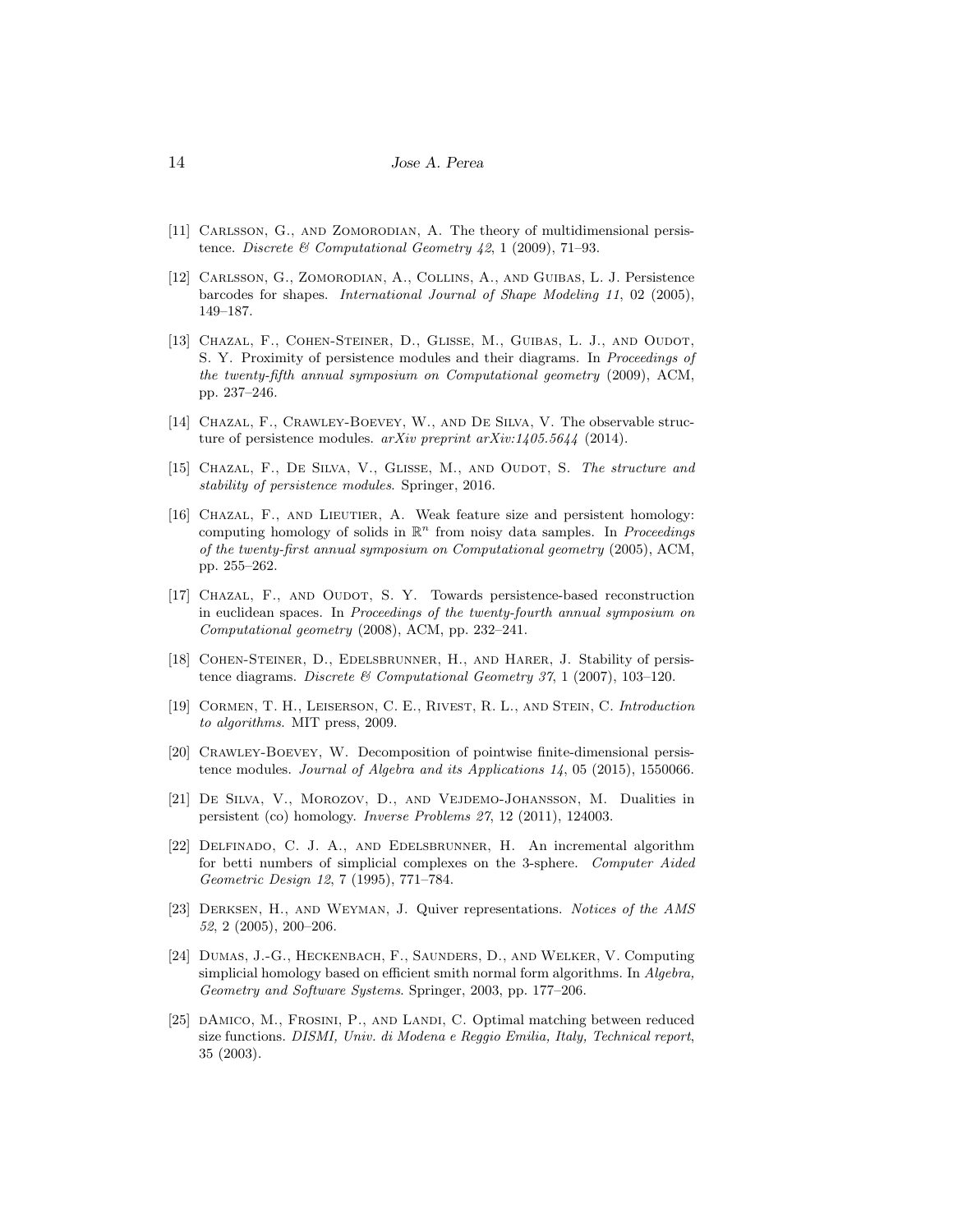- [26] EDELSBRUNNER, H., AND HARER, J. Computational topology: an introduction. American Mathematical Soc., 2010.
- [27] Edelsbrunner, H., Letscher, D., and Zomorodian, A. Topological persistence and simplification. In Foundations of Computer Science, 2000. Proceedings. 41st Annual Symposium on (2000), IEEE, pp. 454–463.
- [28] Escolar, E. G., and Hiraoka, Y. Persistence modules on commutative ladders of finite type. Discrete & Computational Geometry 55, 1 (2016), 100-157.
- [29] Frosini, P. Measuring shapes by size functions. In Intelligent Robots and Computer Vision X: Algorithms and Techniques (1992), International Society for Optics and Photonics, pp. 122–133.
- [30] Frosini, P., Mulazzani, M., et al. Size homotopy groups for computation of natural size distances. Bulletin of the Belgian Mathematical Society-Simon Stevin 6, 3 (1999), 455–464.
- [31] Gabriel, P. Unzerlegbare darstellungen i. Manuscripta mathematica 6, 1 (1972), 71–103.
- [32] Ghrist, R. W. Elementary applied topology, vol. 1. Createspace Seattle, 2014.
- [33] HARRINGTON, H. A., OTTER, N., SCHENCK, H., AND TILLMANN, U. Stratifying multiparameter persistent homology. arXiv preprint arXiv:1708.07390 (2017).
- [34] KNUDSON, K. A. A refinement of multidimensional persistence. Homology, Homotopy & Applications 10, 1 (2008), 259–281.
- [35] Latschev, J. Vietoris-rips complexes of metric spaces near a closed riemannian manifold. Archiv der Mathematik 77, 6 (2001), 522–528.
- [36] Lesnick, M. The theory of the interleaving distance on multidimensional persistence modules. Foundations of Computational Mathematics 15, 3 (2015), 613–650.
- [37] Lesnick, M., and Wright, M. Interactive visualization of 2-d persistence modules. *arXiv preprint arXiv:1512.00180* (2015). Software available online at http://rivet.online.
- [38] MILOSAVLJEVIĆ, N., MOROZOV, D., AND SKRABA, P. Zigzag persistent homology in matrix multiplication time. In Proceedings of the twenty-seventh annual symposium on Computational geometry (2011), ACM, pp. 216–225.
- [39] Mischaikow, K., and Nanda, V. Morse theory for filtrations and efficient computation of persistent homology. Discrete & Computational Geometry 50, 2 (2013), 330–353.
- [40] Morozov, D. Persistence algorithm takes cubic time in worst case. BioGeometry News, Dept. Comput. Sci., Duke Univ 2 (2005).